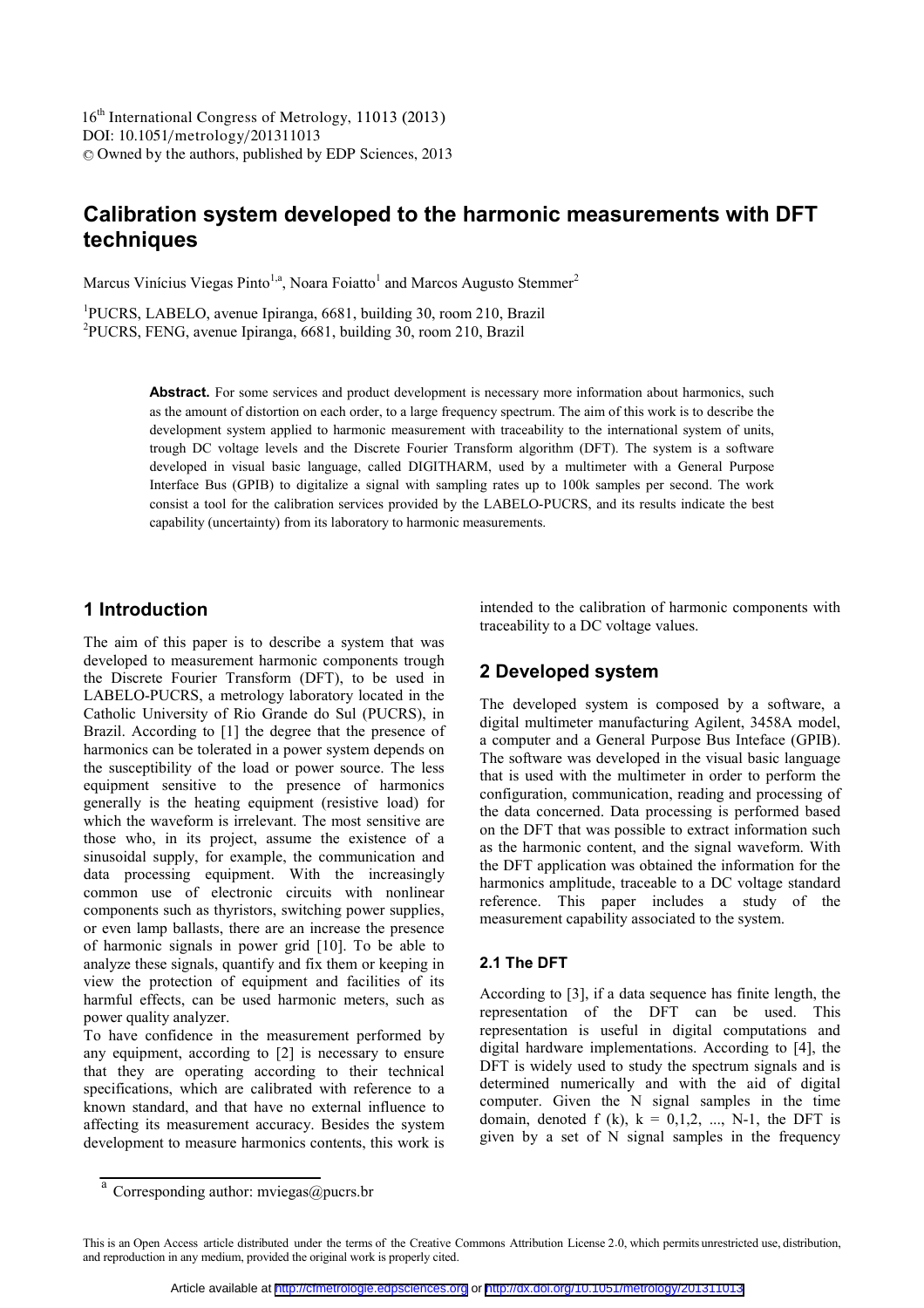domain, denoted by F (n),  $n = 0,1,2, ..., N-1$  and defined by equation 1.

$$
F(n) = \frac{1}{N} \sum_{k=0}^{N-1} f(k) e^{\frac{-j2\pi kn}{N}}
$$
 (1)

Where:

N: samples number

k: sample index

n: harmonic index

Then  $f(k) \leftrightarrow F(n)$  form a pair transformed and reobtaining the time domain signal may be transformed using the inverse discrete Fourier transform according to equation 2.

$$
f(k) = \sum_{n=0}^{N-1} F(n)e^{\frac{-j2\pi kn}{N}}
$$
 (2)

Where:

N: samples number

- k: sample index
- n: harmonic index

According to [3], the DFT is an important way to decompose s sequence of finite length. The DFT transforms a sequence  $x(n)$  into another sequence  $X(k)$ , and can be easily obtained from the discrete Fourier series when this is used to represent a periodic sequence. A periodic sequence can be expanded using the discrete Fourier series as in equation 1. From there, it's possible rewrite the equation 2 as equation 3.

$$
F(n) = \frac{1}{N} \sum_{k=0}^{N-1} f(k) \left( \cos \frac{n\pi k}{N} + j \sin \frac{n\pi k}{N} \right)
$$
(3)

where:

N: samples number

k: sample index

n: harmonic index

To facilitate the computation process, one can separate the real part and the imaginary part, to the programmer doesn't to need complex numbers in the DFT calculation routine. This simplification allows the use of real numbers to calculate both sides of the sum of both the real part and the imaginary part. The samples of the Fourier transform can provide an effective representation of discrete frequency for a signal of finite length in discrete time [12-13].

The decision about the use DFT without using the fast Fourier transform is because the measurement doesn't require high speed or immediate presentation of the results. Besides this, with the use of DFT is possible any analysis of the wave number of samples, which is advantageous for the application.

#### **2.2 Materials and methods**

The multimeter has adopted ability to perform scanning waveforms through its analog-digital converter freely programmable [16], which in turn has data communication through the IEEE 488.2 protocol, known as GPIB interface. The multimeter has a resolution of 16 bits for a sample of 100,000 samples per second and 18

bits for a sample of 50,000 samples per second as well as data transfer rates of 100Mbits/s. This multimeter provides scanning waveform [6] with sampling rates of the order of 10 nanoseconds, and with the possibility of variation of parameters necessary for correct sampling of the waveform to be analyzed.

One of the main requirements for the correct calculation of the DFT is the accurate determination of the period in which the sampled signal is repeated. For this to occur satisfactorily, an algorithm was developed to detect the period of the input signal samples. Since it's to consider the input signal as unknown, assuming the user has no information about the fundamental frequency or the amplitude amount of harmonic signals, the proposed algorithm should be able to detect if there is a period full signal within the sampled window. The maximum number of samples is limited to 10000, and the maximum allowed to the internal memory multimeter is 10240. The developed algorithm calculates the sum of the squared error between a number "a" samples and the samples later, and electing as possible starting points and end points of the period in which the sum of squared errors are minimal. The equation 11 was used in the algorithm programming.

$$
\sum_{a=0}^{a} [x(a) - x(k+a)]^2
$$
 (11)

Where:

a: total samples number k: Sample index.

When k is incremented all the sample points are recorded. As the input signal is unknown trough this method are possible points where the error is local minimum, but not the point where it starts or terminates one period of the input signal. For this reason, the algorithm is inserted a limiter to avoid false detections.

#### **2.4 The DIGITHARM**

The work is based on the results of work done by INMETRO calibration laboratories, as well as work by other national metrology institutes, presented in journals or publications in the field of metrology, [7], [8] and [9]. The program was called DIGITHARM, and its initial screen (figure 1) allows the user to view their basic commands, as well as the results of sampling, and the waveform of the sampled signal. On this screen the user can also make settings such as measuring range and change the GPIB address.



**Figure 1.** DIGITHARM - initial screen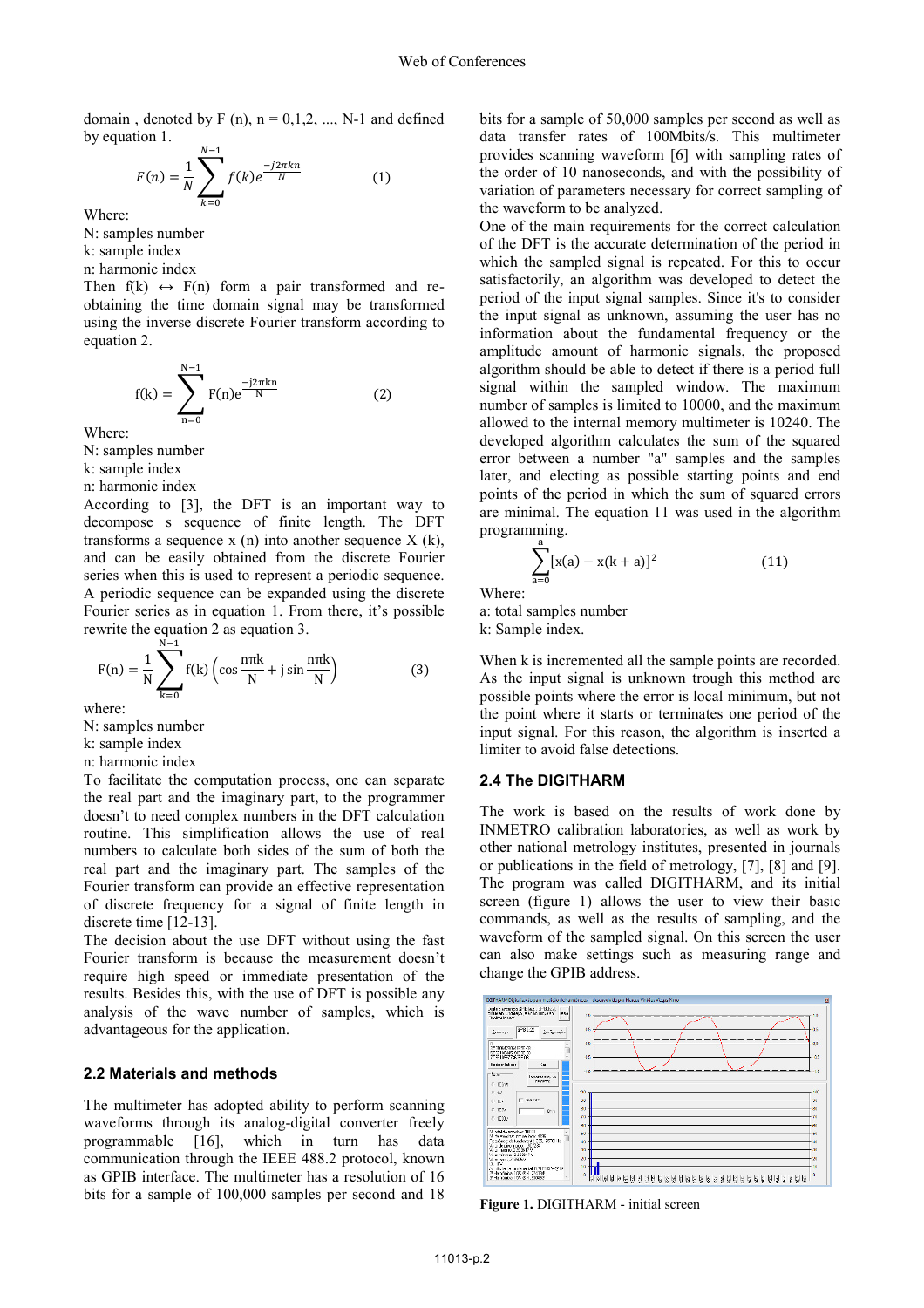The figure 2 shows the DIGITHARM advanced settings screen, where is possible inform the sampling rate required, the number of samples applied to the signal to be measured, and the name of the data files that are saved. Its main settings that are interactive for the user are the sampling rate, the samples number, and the measuring range of the multimeter.

| - Taxa de amostragem<br>$\epsilon$ ms<br>10<br>Сus<br>$C$ ns | Número de amostras<br>10000 | Salvar |
|--------------------------------------------------------------|-----------------------------|--------|
| Arquivo de dados<br>Amostras digitalizadas                   |                             |        |
| Resultados da digitalização                                  |                             |        |

Figure 2. System configuration screen

Sampling |

The multimeter used allows scanning signals performing DC voltage measurements, by direct sampling or subsampling. The table 1 has the basic characteristics of each scanning methods.

| Digitizing<br>method | Maximum<br>sampling | Bandwidth    | Repetitive<br>signal<br>required |
|----------------------|---------------------|--------------|----------------------------------|
| <b>DCV</b>           | $100$ k/sec         | DC - 150kHz  | No                               |
| Direct-<br>Sampling  | $50$ k/sec          | $DC - 12MHz$ | No                               |
| $Sub-$<br>Sampling   | 100<br>M/sec2       | $DC - 12MHz$ | Yes                              |

**Table 1.** Digitizing methods [6]

The signal to be measured must be repetitive, it was decided to set the multimeter to sub-sampling, which has a higher bandwidth and maximum sampling rate available. In sub-sampling, the multimeter performs one or more samples for each cycle for the input signal. With each successive period, the point where it's held the first sample is delayed a bit, and more samples are taken. After the number of periods occurs so as to be performed the number of samples set, the multimeter reorders the samples so as to form the waveform to be measured. The major advantage of this method is that samples the input signal can be effectively spaced at a minimum interval of 10 nanoseconds, compared to a minimum of 10 microseconds to sample the DCV method and 20 microseconds for direct sampling. This means that the sub-sampling can be used to digitize signals with frequency components up to 12MHz. The measures carried out by sub-sampling circuit using "track-andhold" multimeter that has an opening of 2 nanoseconds. The sub-sampling (sampling and direct) have less instability in triggering the scan by DCV method. The disadvantages of sub-sampling are the input signal must be regular and that the sub-sampling is not a measure in real time. As the input signal when the expected use of the system must be periodic and not need a real-time measure. Is important to register that these disadvantages don't cause any impact to the DIGITHARM design.

#### **3.6 The uncertainty measurement**

A measure isn't complete without the expression of its uncertainty. The methodology to calculate the measurement uncertainty was based on [11], from the equation 12 [12], where the contributions considered were factors from the multimeter, like its construction and settings, as well the measurement method.

$$
F(n) = \frac{1}{N} \sum_{k=0}^{N-1} f(k) \left( \cos \frac{n\pi k}{N} + j \sin \frac{n\pi k}{N} \right)
$$
 (12)

Where:

- N: total samples digitized
- k: sample index
- n: DFT index

Below, are the uncertainty contributions that were considered by the DIGITHARM.

- Reference standard resolution
- Specification for voltage measurement [6]
- ADC Quantization error (analog digital converter) [14]
- Loading error (multimeter input capacitance) [6]
- Quantization noise [14]
- Bandwidth error  $[5]$ ,  $[14]$ and  $[16]$
- Aperture time error [5]
- DFT Quantization Standard Deviation [14]
- DFT Jitter Error [14] e [6]

The system validation was also considered in its capability measurement. For this, was adopted the waveforms with high distortion, mathematically defined, such as the square and sawtooth waveforms. The sawtooth waveform has amplitudes of harmonics, composed by 1 / n, where n is the harmonic index (with n  $= 1,2,3...n$  for the odd and even numbers [15]. Similarly, is composed the harmonic amplitude of the square waveform, however, only for an odd number. To the system validation was used numerical simulation

and a function synthesizer, to generate two waveforms, square and sawtooth, with 5ns edge time. As results to the system measurements, the highest error found was about 0.024% and 0.025%, respectively, for square and sawtooth waveforms. Another step in this validation was taken by comparing the measurements from the system with the values from the equipment calibrated by INMETRO. In this case, the results obtained were lower than limits applied to uncertainty contributions considered by the system.

### **4 Results**

The mainly result of this work is the DIGITHARM, that have uncertainty contributions were estimated for amplitudes at the beginning and the end of each measurement range, for 100Hz up to 100kHz (table 2). These values were calculated in reference to the fundamental amplitude and were linearized in order to obtain the Calibration and Measurement Capabilities (CMC) to the system. The DIGITHARM provided an